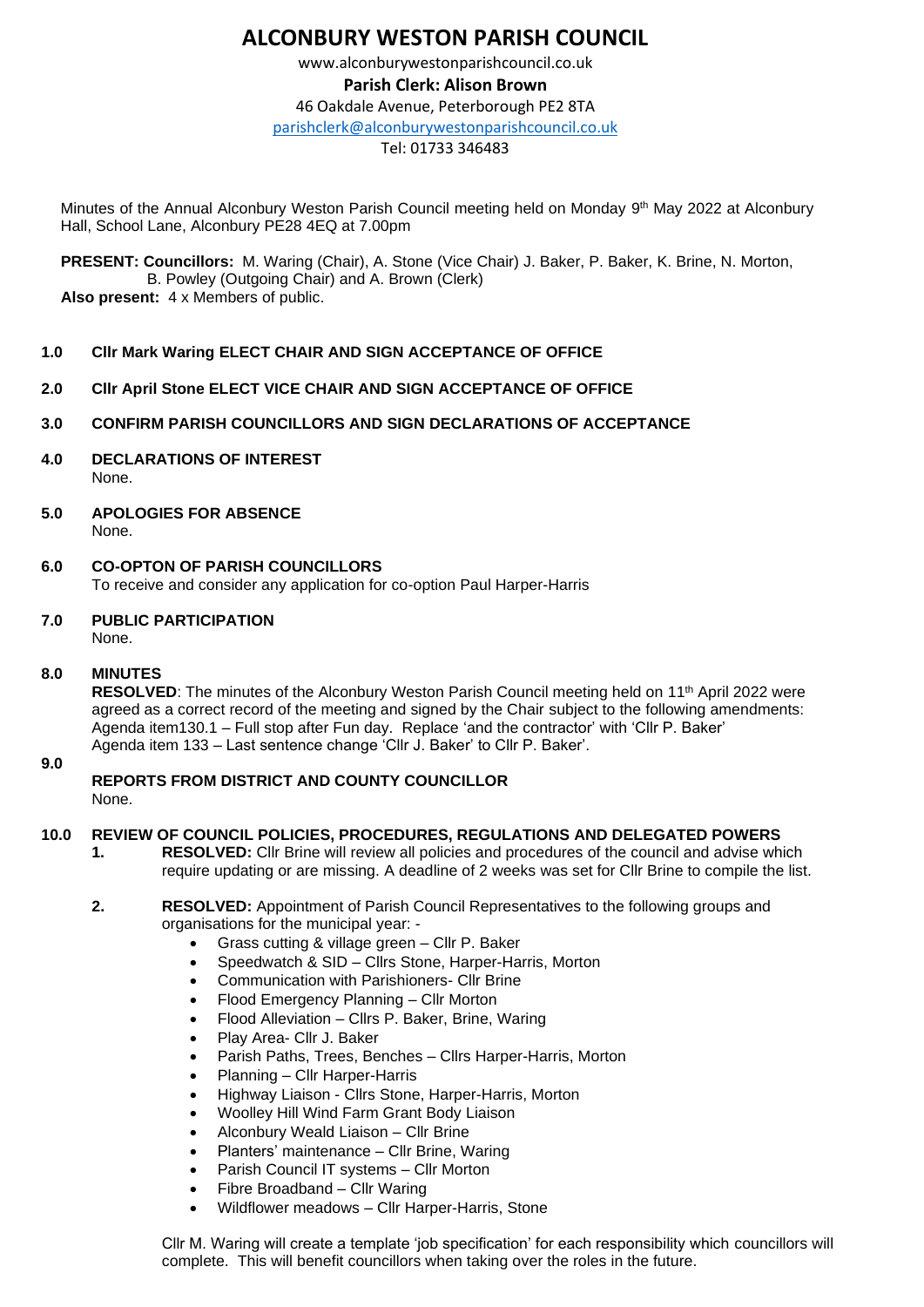# **11.0 REPORTS FROM REPRESENTATIVES**

- **1.** Grass cutting and village green Cllr P. Baker confirmed that the grass schedule can be adjusted for the Jubilee party on the village green organised by resident Mr Mark Mobius. Cllr J. Baker reported that the party is in the early stages of planning and that Mr Mobius had applied for a Temporary Event's Notice (TEN's) from Huntingdonshire District Council for the event, however there would be no road closures. Mr Mobius has asked Cllr J. Baker to lend him the Parish Council large games (Connect 4 and Jenga) which were donated to the Parish Council by Alconbury Weald developers. There will be a marque on the village green and Dan Maynard is to provide electric for the event.
- **2.** Highways and Speedwatch SID Cllr Stone will provide dates of the next Speedwatch sessions. More Speedwatch volunteers are required. Cllr Stone will contact the Speedwatch Co-ordinator to arrange the relevant training for any new volunteers which come forward. The SID is to be moved to Vinegar Hill.
- **3.** Communication with parishioners **RESOLVED:** Cllr Brine will update residents via social media with details of the new Parish Council and reiterate in a positive way, that the Parish Council is not organising any events for the Jubilee as there are plenty events already been organised by the Sports & Social club and the Fun Day the following week. It was noted that the noticeboard required updating. Suggested communications for future discussions – Parish Council Facebook page, councillor surgeries, Parish Council stall at Fun Day.
- **4.** Flood alleviation (including TABFG report) TABFG AGM 10th May 2022, all residents are encouraged to attend. **RESOLVED:** The Parish Council agreed that TABFG need to o confirm that they are working on behalf of

the Parish Councils as it is them which gave the group legitimacy.

- **5.** Flood Emergency Planning No update.
- **6.** Play Area It was noted that regular inspections of the play area are required.
- **7.** Parish Paths and Trees **RESOLVED:** Cllr Stone will purchase a Queen's Canopy commemorative plaque and a small additional plaque bearing the name of the Parish Council for the tree which she has purchased for the Jubilee. The tree will be planted on the village green during the Fun Day. A budget of £60.00 was agreed for the purchase.
- **8**. Planning Clerk to provide all councillors with CAPALC planning training.
- **9.** Woolley Hill Wind Farm Grant Body Liaison **RESOLVED:** That Councillors will put forward grant ideas to improve the community as a whole.
- **10.** Planter's maintenance **RESOLVED:** Cllr Brine will purchase red, white and blue flowers for the planters to commemorate the Queen's Platinum Jubilee. Cllr Waring will organise the planting. The existing volunteers will be contacted and asked if they wish to continue maintaining them.
- **11.** Parish Council IT systems **RESOLVED:** Cllr Morton will obtain costs for upgrading to Microsoft Office 365, improvements to the website and Parish Council laptop.
- **12.** Fibre Broadband **RESOLVED:** Cllr Waring will investigate which Fibre Broadband providers may be able to connect the village to give residents choice.
- **13.** Wildflower meadows Cllr Stone reported that she had tried to create a wildflower area around the memorial without success. **RESOLVED**: Signage is needed to inform residents not to cut the grass in this area.

# **12.0 TOUR OF CAMBRIDGESHIRE CYCLE RACE**

Cllr J. Baker reported that Strava will have a presence in the village during the cycle race. Approximately 50m of barriers will be erected and dressed with Strava bright banners and inflatables on Vinegar Hill. These will be the responsibility of the tour organiser. Cllr P. Baker has already provided the tour organiser Malcom Sergeant with a risk assessment for the Fun Day and they will cover any shortfalls. Cllr J. Baker will ensure that the tour organiser carries out a leaflet drop to all residents in Alconbury Weston informing them of the cycle race coming through the village.

## **13.0 PARISH COUNCIL MEETING DATES**

Future meeting dates at Alconbury Sports & Social Club (subject to availability) 20th June 27 July or 1st August 5<sup>th</sup> September 17th October 28<sup>th</sup> November 5<sup>th</sup> December